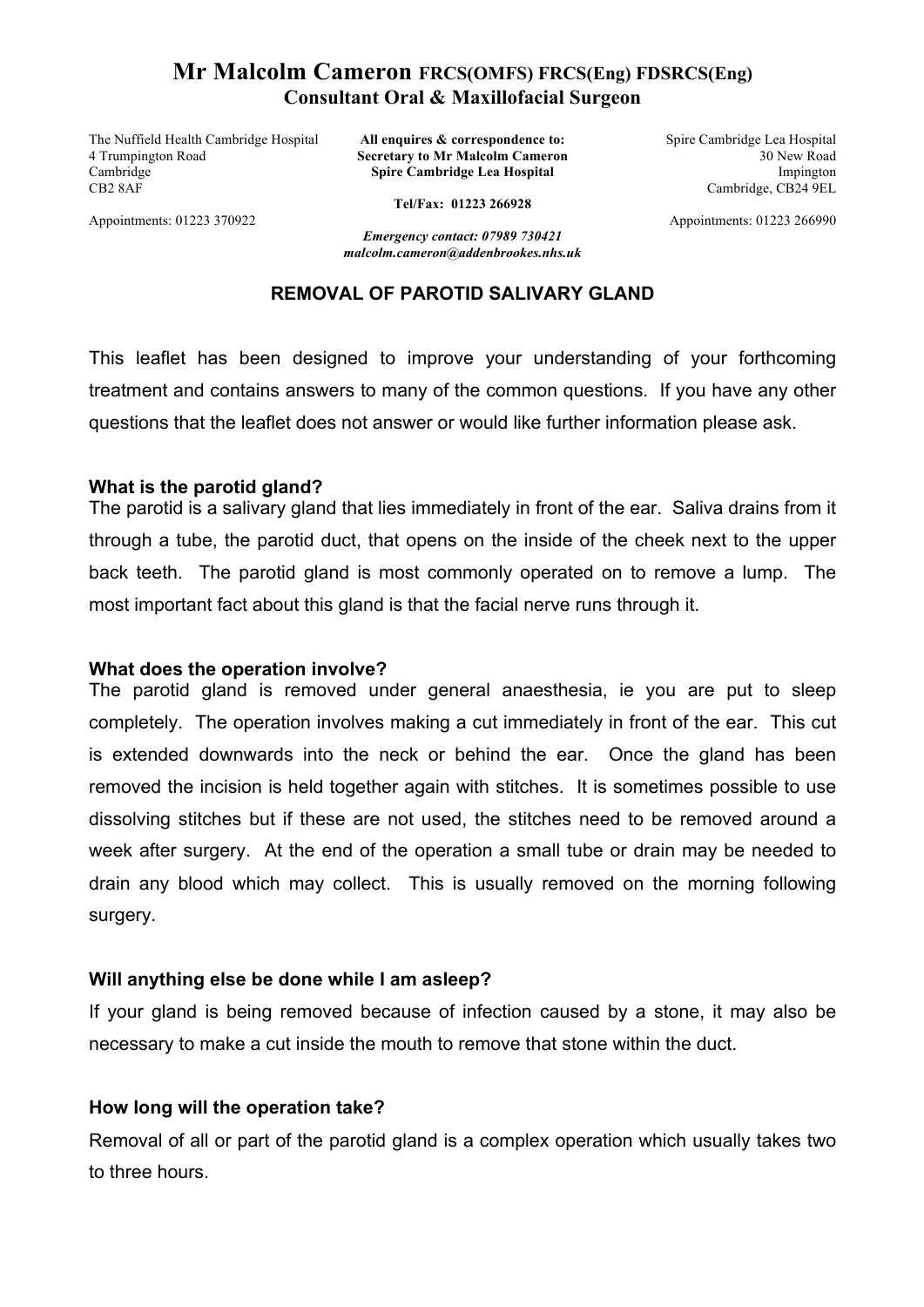## **What can I expect after the operation?**

You usually need a night in hospital following the surgery. It is unlikely to be very sore but regular painkillers will be arranged for you. There is relatively little swelling following parotid gland removal. Since part of the gland is taken away it can leave a dent or hollow just in front of the ear.

## **Do I need any time off work?**

It is usually advisable to take at least a week off from work to recover from the surgery and anaesthetic. During this time you should avoid strenuous activity.

# **Is there anything that I need to do when I get home?**

It is important to keep the wound dry for the first week following surgery. This obviously means you need to take care when washing or shaving. If the wound does get wet it needs to be gently patted dry with a clean towel.

## **Will I have a scar?**

All cuts made through the skin will leave a scar but the majority of these fade with time. It may take several months for your scar to fade but eventually it should blend into the natural folds and contours of your face.

## **What are the possible problems?**

- Bleeding from the wound occurs occasionally. If this happens, it usually does so within the first 12 hours of surgery which is why most people stay in hospital overnight.
- It is usual to give a dose of antibiotics intravenously at the beginning of the operation. Infection is therefore uncommon but if your surgeon thinks there is a risk to you, a short course of post-operative antibiotics will also be prescribed.
- Sometimes saliva leaks out of the wound this is called a salivary fistula. This problem usually settles down on its own but can take several weeks to get better.

# **The surgeon tells me that damage to nerves is possible. What does this mean?**

The facial nerve runs through of the parotid gland. It is the nerve that makes the muscles of the face work. Damage to branches of the nerve can result in weakness of the muscles on that side of your face. Most injury occurs as a result of bruising since the facial nerve is